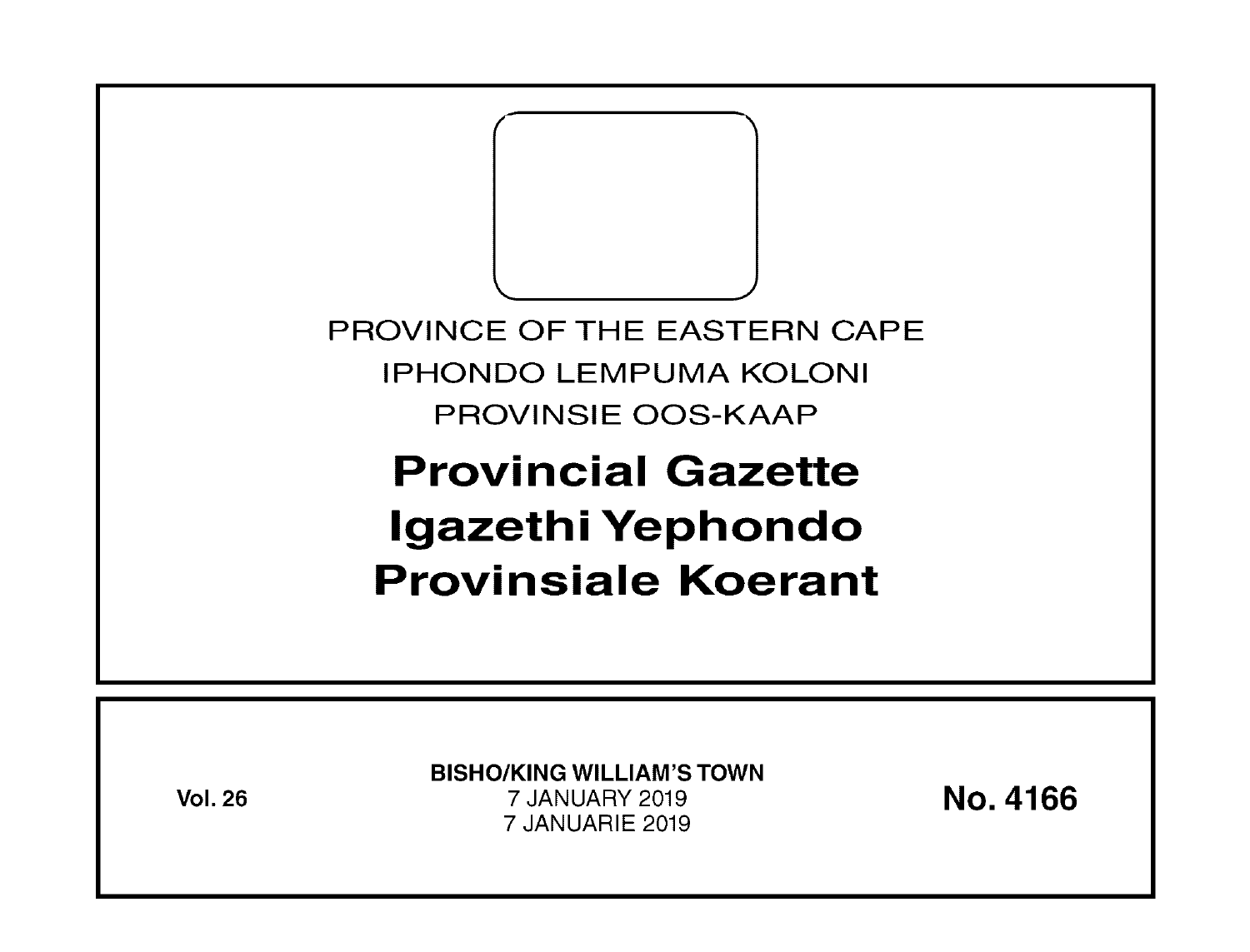2 3

 $\mathbf 1$ 

### **CONTENTS**

|                                                                                                                                                                                                         | Gazette<br>No. | Page<br>No. |
|---------------------------------------------------------------------------------------------------------------------------------------------------------------------------------------------------------|----------------|-------------|
| <b>LOCAL AUTHORITY NOTICES • PLAASLIKE OWERHEIDS KENNISGEWINGS</b>                                                                                                                                      |                |             |
| Spatial Planning and Land Use Management By-law: Kouga Municipality, 2016: Erf 971 & 972 (Minorca                                                                                                       | 4166           |             |
| Spatial Planning and Land Use Management By-law: Kouga Municipality, 2016: Erf 168, Cape St Francis<br>Spatial Planning and Land Use Management By-Law: Kouga Municipality, 2016: Erf 382 (14 Crosvenor | 4166           | 12          |
|                                                                                                                                                                                                         | 4166           | 13          |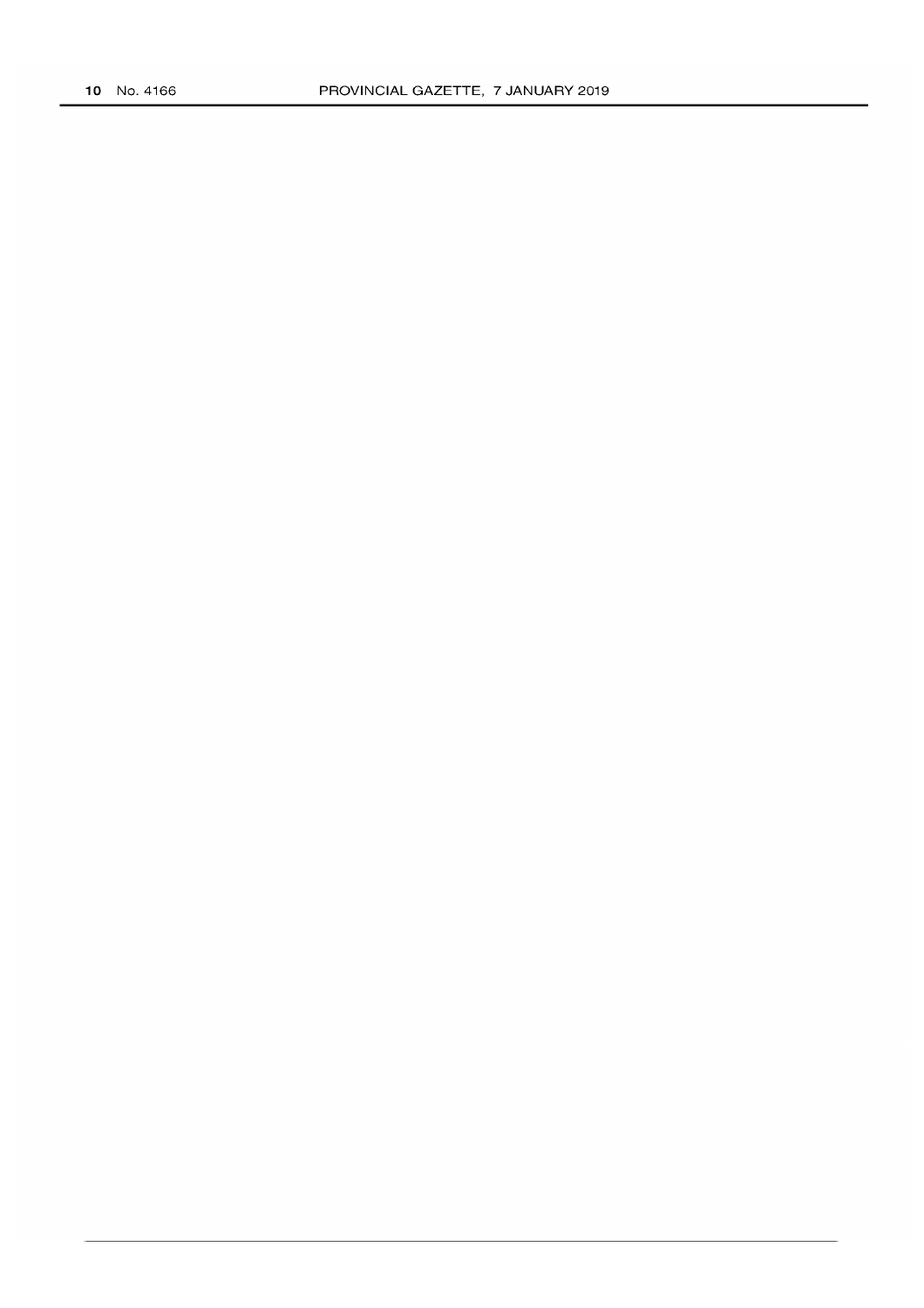# LOCAL AUTHORITY NOTICES • PLAASLIKE OWERHEIDS KENNISGEWINGS

### **LOCAL AUTHORITY NOTICE 1 OF 2019**

# **PROVINCIAL NOTICE NO 232 (C) /2018**

# **EASTERN CAPE PROVINCE**

# **KOUGA MUNICIPALITY (EC 108)**

## **REMOVAL OF RESTRICTIVE CONDITIONS**

Notice is hereby given in terms of Section 93 of the Spatial Planning and Land Use Management By-Law: Kouga Municipality, 2016 that the under mentioned application has been received and is open for inspection at the Kouga Municipality, Planning, Development & Tourism Department, 16 Woltemade Street, Jeffreys Bay. Motivated objections, if any, against the application, must be lodged in writing to reach the undersigned not later than 30 days after publication of this specific reference to the Erf number.

# **ERF 971 & 972 (MINORCA ROAD), SEA VISTA**

**Applicant:** Hemsley & Myrdal Land Surveyors

**Nature of application:** The removal of restrictive title deed conditions for development purposes as well as the Permanent Departure from the zoning scheme provisions on Erf 971 & 972, Sea Vista.

**C. DU PLESSIS MUNICIPAL MANAGER**  **P.O. BOX 21 JEFFREYS BAY 6330** 

**For Publication:** 

PROVINCIAL GAZETTE

THE KOUGA EXPRESS

20 December 2018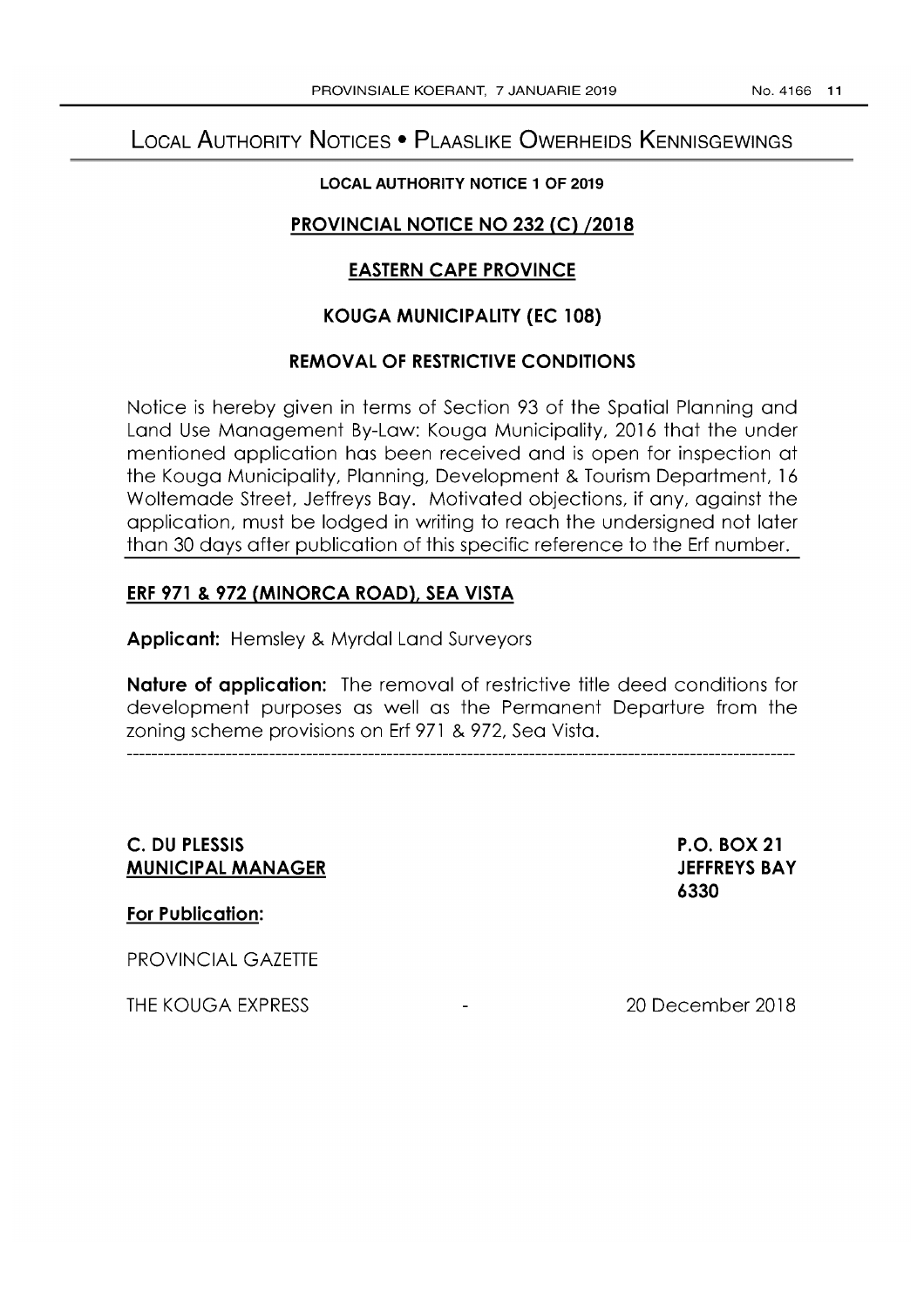#### **LOCAL AUTHORITY NOTICE 2 OF 2019**

#### **PROVINCIAL NOTICE NO 232 (A) /2018**

# **EASTERN CAPE PROVINCE**

# **KOUGA MUNICIPALITY (EC 108)**

## **REMOVAL OF RESTRICTIVE CONDITIONS**

Notice is hereby given in terms of Section 93 of the Spatial Planning and Land Use Management By-Law: Kouga Municipality, 2016 that the under mentioned application has been received and is open for inspection at the Kouga Municipality, Planning, Development & Tourism Department, 16 Woltemade Street, Jeffreys Bay. Motivated objections, if any, against the application, must be lodged in writing to reach the undersigned not later than 30 days after publication of this specific reference to the Erf number.

#### **ERF 168 (13 QUEEN OF THE WEST BOULEVARD), CAPE ST FRANCIS**

**Applicant:** B. Hindes

**Nature of application:** The removal of restrictive title deed conditions for development purposes as well as the Permanent Departure from the zoning scheme provisions on Erf 168, Cape St Francis.

# **C. DU PLESSIS MUNICIPAL MANAGER**

**P.O. BOX 21 JEFFREYS BAY 6330** 

**For Publication:** 

PROVINCIAL GAZETTE

**THE** KOUGA EXPRESS

20 December 2018